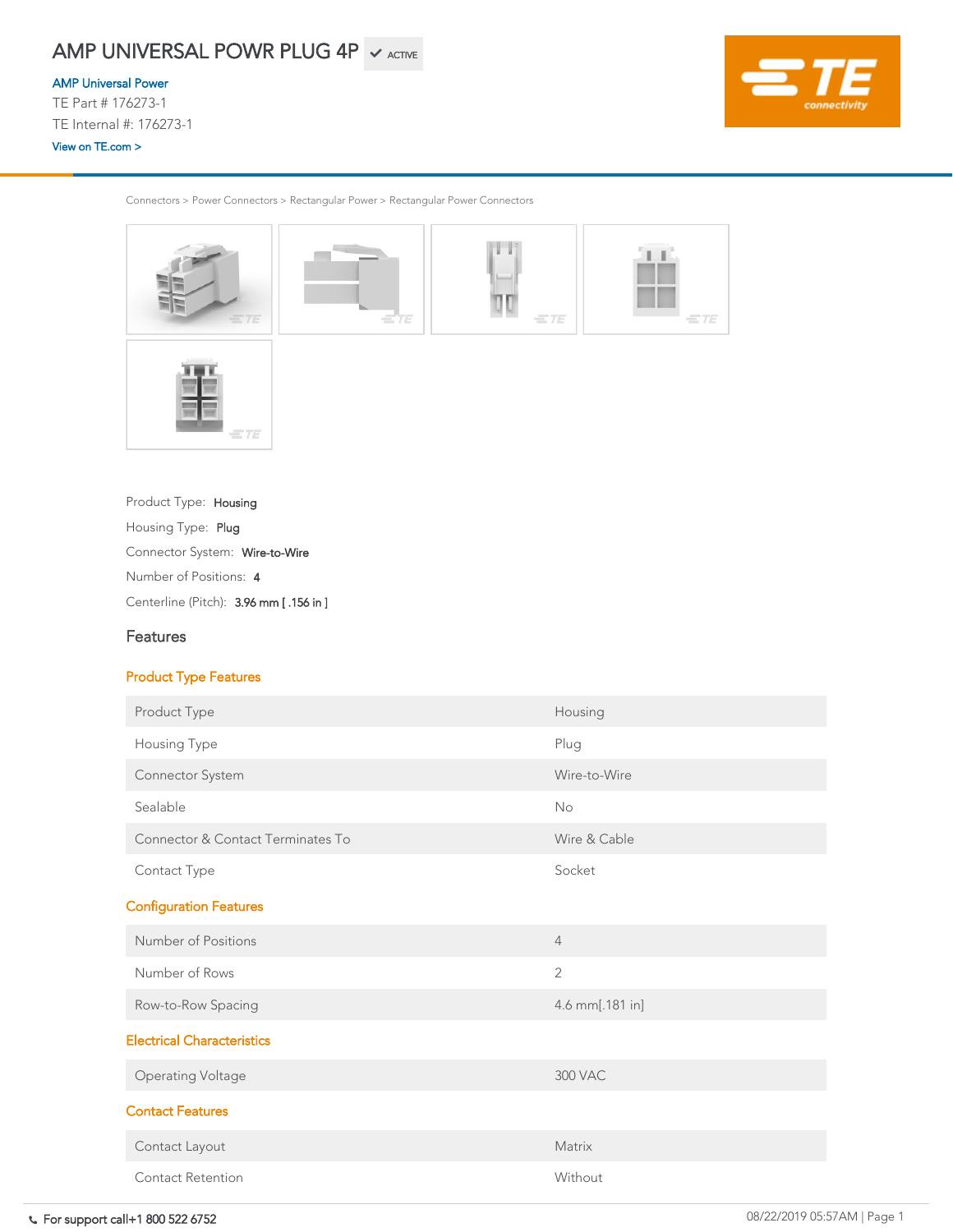TE Part # 176273-1 TE Internal #: 176273-1



### Termination Features

| Termination Method to Wire & Cable | Crimp                      |  |
|------------------------------------|----------------------------|--|
| <b>Mechanical Attachment</b>       |                            |  |
| <b>Strain Relief</b>               | Without                    |  |
| <b>Mating Alignment Type</b>       | Polarization               |  |
| <b>Mating Alignment</b>            | Without                    |  |
| <b>Panel Mount Feature</b>         | Without                    |  |
| <b>PCB Mount Retention</b>         | Without                    |  |
| <b>Connector Mounting Type</b>     | Cable Mount (Free-Hanging) |  |
| <b>Mating Retention</b>            | With                       |  |
| <b>Mating Retention Type</b>       | Latch                      |  |
| <b>Housing Features</b>            |                            |  |
| Centerline (Pitch)                 | 3.96 mm[.156 in]           |  |
| UL Flammability Rating             | <b>UL 94V-0</b>            |  |
| <b>Housing Color</b>               | Natural                    |  |
| <b>Housing Material</b>            | Nylon 6/6                  |  |

#### **Dimensions**

| Height                             | 14.25 mm                             |  |
|------------------------------------|--------------------------------------|--|
| Length                             | 9.06 mm                              |  |
| <b>Usage Conditions</b>            |                                      |  |
| <b>Operating Temperature Range</b> | $-30 - 105$ °C[ $-22 - 221$ °F]      |  |
| <b>Operation/Application</b>       |                                      |  |
| <b>Circuit Application</b>         | Power & Signal                       |  |
| <b>Industry Standards</b>          |                                      |  |
| <b>Glow Wire Rating</b>            | <b>Standard Part - Not Glow Wire</b> |  |
| <b>Packaging Features</b>          |                                      |  |
| Packaging Method                   | Bag                                  |  |
| Packaging Quantity                 | 1000                                 |  |
| Other                              |                                      |  |
| For Use With                       | Cap Housing                          |  |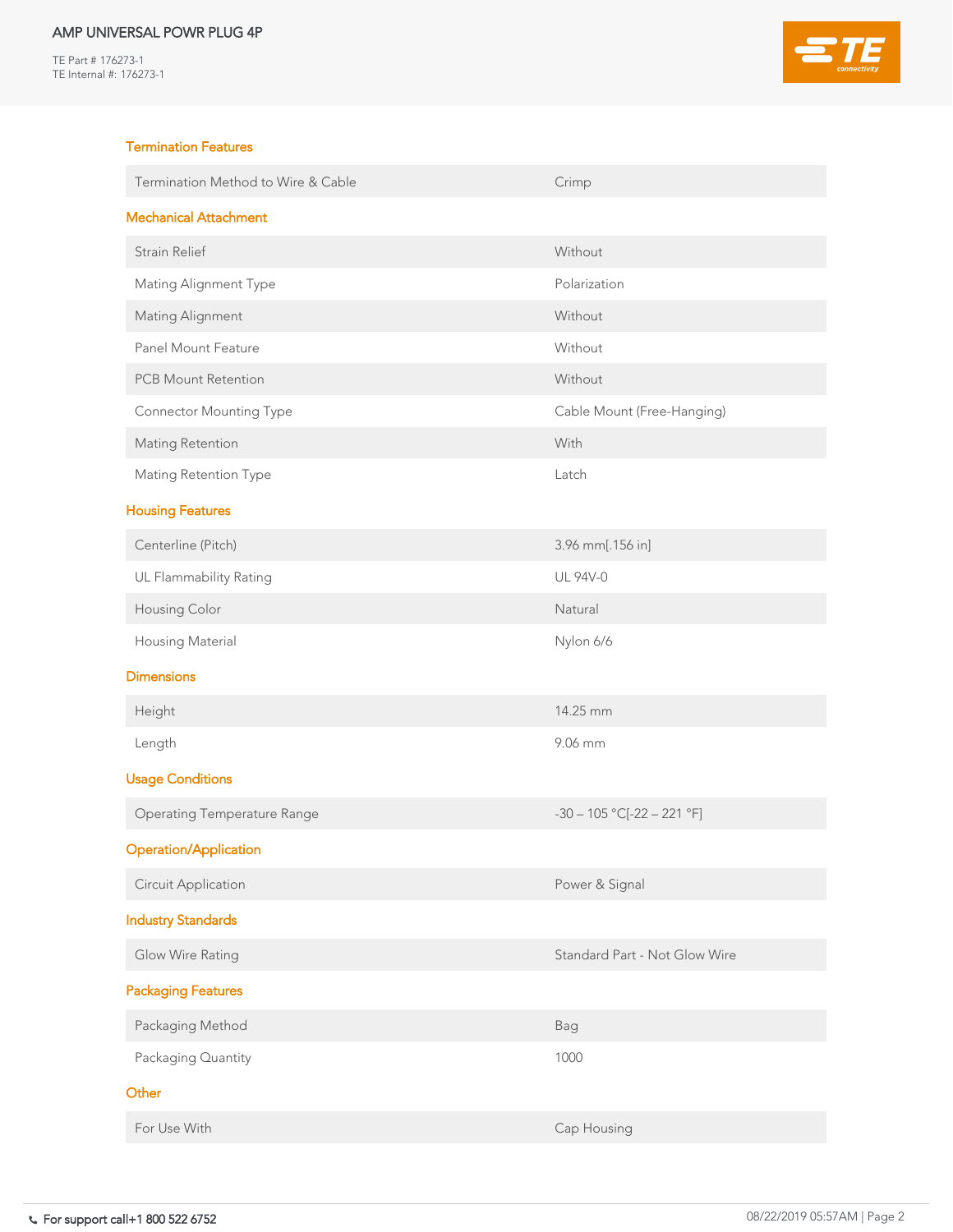TE Part # 176273-1 TE Internal #: 176273-1



### Product Compliance

[For compliance documentation, visit the product page on TE.com>](https://www.te.com/usa-en/product-176273-1.html)

| EU RoHS Directive 2011/65/EU                  | Compliant                                                                                                                                                                                                                                                                                        |  |  |
|-----------------------------------------------|--------------------------------------------------------------------------------------------------------------------------------------------------------------------------------------------------------------------------------------------------------------------------------------------------|--|--|
| EU ELV Directive 2000/53/EC                   | Compliant                                                                                                                                                                                                                                                                                        |  |  |
| China RoHS 2 Directive MIIT Order No 32, 2016 | No Restricted Materials Above Threshold                                                                                                                                                                                                                                                          |  |  |
| EU REACH Regulation (EC) No. 1907/2006        | Current ECHA Candidate List: JAN 2019<br>(197)<br>Candidate List Declared Against: JAN 2019<br>(197)                                                                                                                                                                                             |  |  |
| Halogen Content                               | Low Halogen - Br, Cl, F, $I < 900$ ppm per<br>homogenous material. Also BFR/CFR/PVC<br>Free                                                                                                                                                                                                      |  |  |
|                                               | $\mathbf{A}$ and $\mathbf{B}$ and $\mathbf{A}$ and $\mathbf{B}$ and $\mathbf{A}$ and $\mathbf{B}$ and $\mathbf{B}$ and $\mathbf{A}$ and $\mathbf{B}$ and $\mathbf{A}$ and $\mathbf{B}$ and $\mathbf{B}$ and $\mathbf{B}$ and $\mathbf{B}$ and $\mathbf{B}$ and $\mathbf{B}$ and $\mathbf{B}$ and |  |  |

Solder Process Capability Solder Process Capability

#### Product Compliance Disclaimer

This information is provided based on reasonable inquiry of our suppliers and represents our current actual knowledge based on the information they provided. This information is subject to change. The part numbers that TE has identified as EU RoHS compliant have a maximum concentration of 0.1% by weight in homogenous materials for lead, hexavalent chromium, mercury, PBB, PBDE, DBP, BBP, DEHP, DIBP, and 0.01% for cadmium, or qualify for an exemption to these limits as defined in the Annexes of Directive 2011/65/EU (RoHS2). Finished electrical and electronic equipment products will be CE marked as required by Directive 2011/65/EU. Components may not be CE marked.Additionally, the part numbers that TE has identified as EU ELV compliant have a maximum concentration of 0.1% by weight in homogenous materials for lead, hexavalent chromium, and mercury, and 0.01% for cadmium, or qualify for an exemption to these limits as defined in the Annexes of Directive 2000/53/EC (ELV). Regarding the REACH Regulations, TE's information on SVHC in articles for this part number is still based on the European Chemical Agency (ECHA) 'Guidance on requirements for substances in articles'(Version: 2, April 2011), applying the 0.1% weight on weight concentration threshold at the finished product level. TE is aware of the European Court of Justice ruling of September 10th, 2015 also known as O5A (Once An Article Always An Article) stating that, in case of 'complex object', the threshold for a SVHC must be applied to both the product as a whole and simultaneously to each of the articles forming part of its composition. TE has evaluated this ruling based on the new ECHA "Guidance on requirements for substances in articles" (June 2017, version 4.0) and will be updating its statements accordingly.



Also in the Series | [AMP Universal Power](https://www.te.com/usa-en/plp/X25dG.html)

# Compatible Parts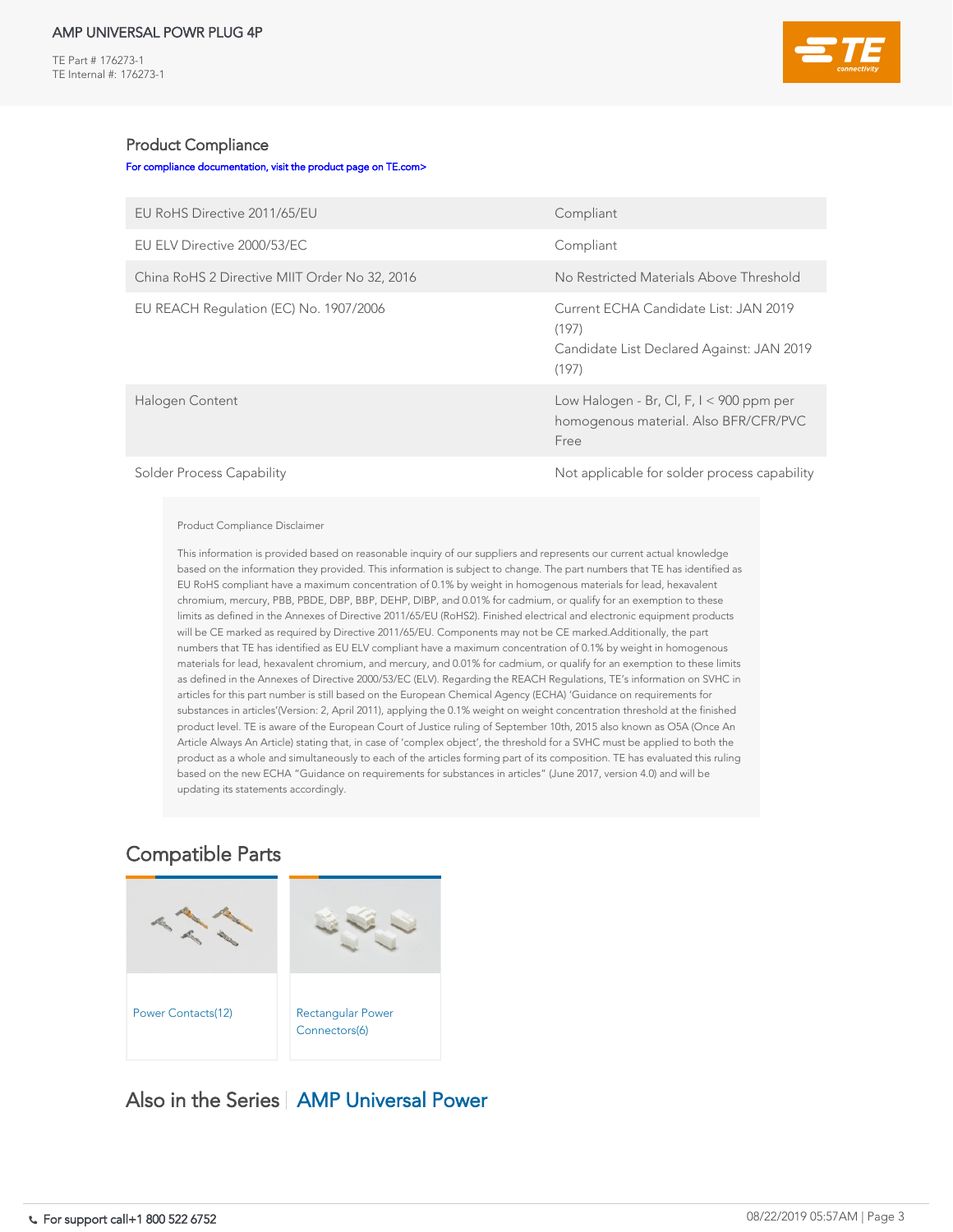TE Part # 176273-1 TE Internal #: 176273-1



| UNIV POWER REC CONT L<br>$/$ P          | DYNAMIC 1200D TAB<br>HSG 6P F/H     | DYNAMIC 1200D TAB<br>HSG 20P P/M | AMP UNIVERSAL POWER<br>PLUG 6P |
|-----------------------------------------|-------------------------------------|----------------------------------|--------------------------------|
|                                         |                                     |                                  |                                |
|                                         |                                     |                                  |                                |
| $=75$                                   |                                     |                                  |                                |
|                                         |                                     |                                  |                                |
| TE Part #176294-1                       | TE Part #913923-1                   |                                  |                                |
| UNIV POWER CAP HSG<br><b>4P P/MOUNT</b> | <b>EXTRACTON TOOL FOR</b><br>175150 |                                  |                                |

# **Documents**



For support call+1 800 522 6752 08/22/2019 05:57AM | Page 4 ENG\_CVM\_176273-1\_B.3d\_igs.zip



# Customers Also Bought

Product Drawings [AMP UNIVERSAL POWR PLUG 4P](https://www.te.com/commerce/DocumentDelivery/DDEController?Action=showdoc&DocId=Customer+Drawing%7F176273%7FB%7Fpdf%7FEnglish%7FENG_CD_176273_B.pdf%7F176273-1)

English

#### CAD Files

Customer View Model

[ENG\\_CVM\\_176273-1\\_B.2d\\_dxf.zip](https://www.te.com/commerce/DocumentDelivery/DDEController?Action=showdoc&DocId=Customer+View+Model%7F176273-1%7FB%7F2d_dxf.zip%7FEnglish%7FENG_CVM_176273-1_B.2d_dxf.zip%7F176273-1)

English

[Customer View Model](https://www.te.com/commerce/DocumentDelivery/DDEController?Action=showdoc&DocId=Customer+View+Model%7F176273-1%7FB%7F3d_igs.zip%7FEnglish%7FENG_CVM_176273-1_B.3d_igs.zip%7F176273-1)